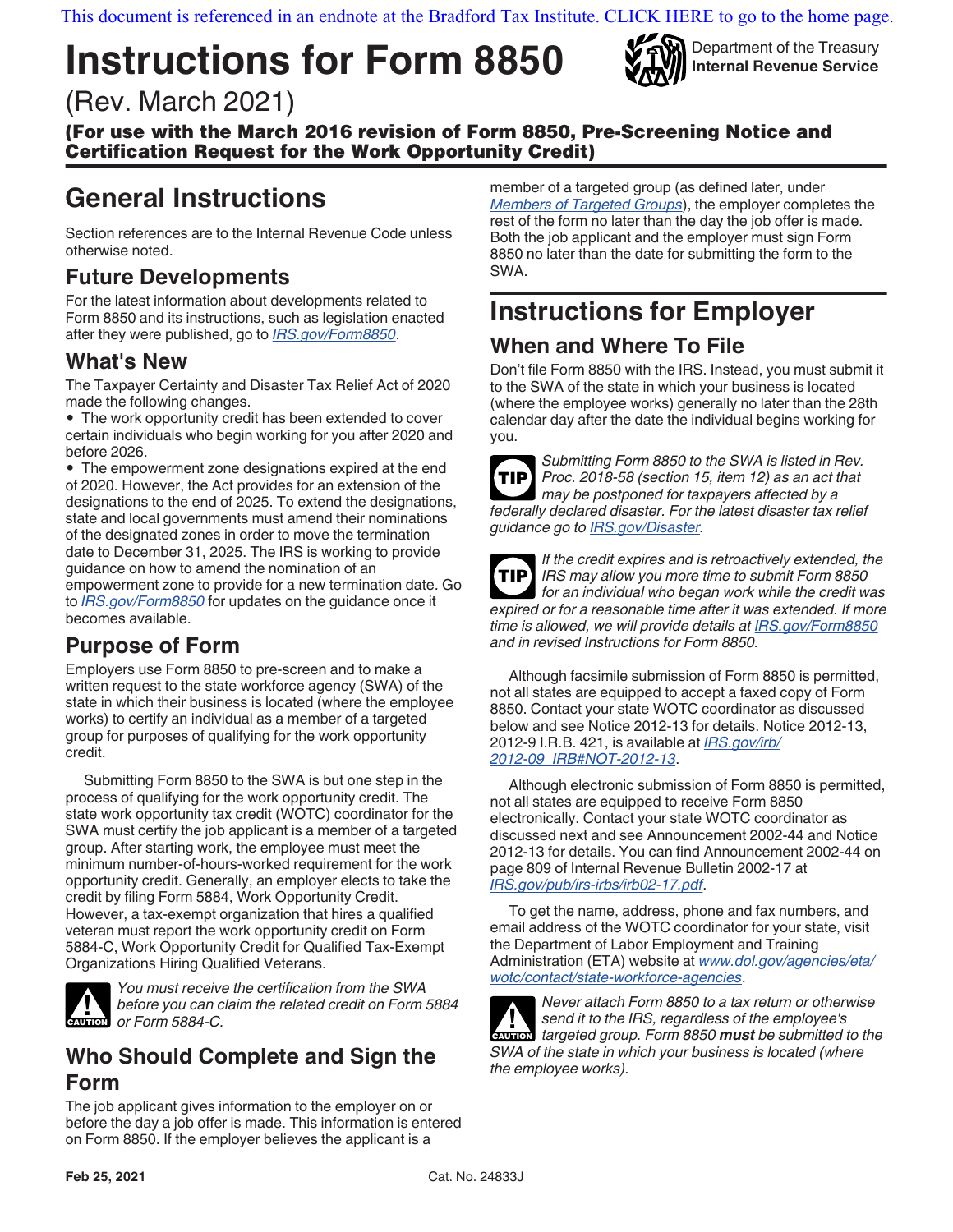#### <span id="page-1-0"></span>**Additional Requirements for Certification**

In addition to submitting Form 8850, you must complete and send to your state WOTC coordinator either:

• ETA Form 9062, Conditional Certification, if the job applicant received this form from a participating agency (for example, the Jobs Corps); or

• ETA Form 9061, Individual Characteristics Form (ICF), if the job applicant didn't receive a conditional certification; and • ETA Form 9175, Long-Term Unemployment Recipient Self-Attestation Form, if the job applicant is a qualified long-term unemployment recipient.

You can get ETA Form 9061 and ETA Form 9175 from your local public employment service office or you can download it from the ETA website at

*[www.doleta.gov/business/Incentives/opptax/how-to-file](https://www.dol.gov/agencies/eta/wotc/how-to-file)*.

#### **Recordkeeping**

Keep copies of Forms 8850, any transmittal letters that you submit to your state WOTC coordinator, and certification letters you receive from your WOTC coordinator as long as they may be needed for the administration of the provisions relating to the work opportunity credit. Records that support the credit usually must be kept for 3 years from the date any income tax return claiming the credit is due or filed, whichever is later.

#### **Members of Targeted Groups**

A job applicant may be certified as a member of a targeted group if he or she is described in one of the following groups.

1. **Qualified IV-A recipient.** An individual who is a member of a family receiving assistance under a state plan approved under part A of title IV of the Social Security Act relating to Temporary Assistance for Needy Families (TANF). The assistance must be received for any 9 months during the 18-month period ending on the hiring date.

2. **Qualified veteran.** A veteran who is any of the following.

• A member of a family that has received Supplemental Nutrition Assistance Program (SNAP) benefits (food stamps) for at least a 3-month period during the 15-month period ending on the hiring date.

• Unemployed for a period or periods totaling at least 4 weeks (whether or not consecutive) but less than 6 months in the 1-year period ending on the hiring date.

• Unemployed for a period or periods totaling at least 6 months (whether or not consecutive) in the 1-year period ending on the hiring date.

• Entitled to compensation for a service-connected disability and is hired not more than 1 year after being discharged or released from active duty in the U.S. Armed Forces.

• Entitled to compensation for a service-connected disability and was unemployed for a period or periods totaling at least 6 months (whether or not consecutive) in the 1-year period ending on the hiring date.

**Note.** Requesting the information in box 4 or box 5 of Form 8850 is an exception to the Americans with Disabilities Act's prohibition on pre-offer disability-related inquiries. The purpose of this request is to support the hiring of certain disabled veterans, which may entitle the employer to a larger work opportunity credit than the hiring of other targeted group members.

• Have served on active duty (not including training) in the Armed Forces of the United States for more than 180 days or have been discharged or released from active duty for a service-connected disability, and

• Not have a period of active duty (not including training) of more than 90 days that ended during the 60-day period ending on the hiring date.

3. **Qualified ex-felon.** An ex-felon who has been convicted of a felony under any federal or state statute, and is hired not more than 1 year after the conviction or release from prison for that felony.

4. **Designated community resident.** An individual who is at least age 18 but not yet age 40 on the hiring date and lives within an empowerment zone or rural renewal county (defined later).

5. **Vocational rehabilitation referral.** An individual who has a physical or mental disability resulting in a substantial handicap to employment and who was referred to the employer upon completion of (or while receiving) rehabilitation services by a rehabilitation agency approved by the state, an employment network under the Ticket to Work program, or the Department of Veterans Affairs.

6. **Summer youth employee.** An individual who: • Performs services for the employer between May 1 and September 15;

• Is at least age 16 but not yet age 18 on the hiring date (or, if later, on May 1);

• Has never worked for the employer before; and

• Lives within an empowerment zone.

7. **Recipient of SNAP benefits (food stamps).** An individual who:

• Is at least age 18 but not yet age 40 on the hiring date, and • Is a member of a family that:

a. Has received SNAP benefits for the 6-month period ending on the hiring date; or

b. Is no longer eligible for such assistance under section 6(o) of the Food and Nutrition Act of 2008, but the family received SNAP benefits for at least 3 months of the 5-month period ending on the hiring date.

8. **SSI recipient.** An individual who is receiving supplemental security income benefits under title XVI of the Social Security Act (including benefits of the type described in section 1616 of the Social Security Act or section 212 of Public Law 93-66) for any month ending during the 60-day period ending on the hiring date.

9. **Long-term family assistance recipient.** An individual who is a member of a family that:

• Has received TANF payments for at least 18 consecutive months ending on the hiring date; or

• Receives TANF payments for any 18 months (whether or not consecutive) beginning after August 5, 1997, and the earliest 18-month period beginning after August 5, 1997, ended during the past 2 years; or

• Stopped being eligible for TANF payments because federal or state law limits the maximum period such assistance is payable and the individual is hired not more than 2 years after such eligibility ended.

10. **Qualified long-term unemployment recipient.** An individual who on the day before the individual begins work for the employer, or, if earlier, the day the individual completes Form 8850 as a pre-screening notice, is in a period of unemployment that:

To be considered a veteran, the applicant must:

• Is not less than 27 consecutive weeks, and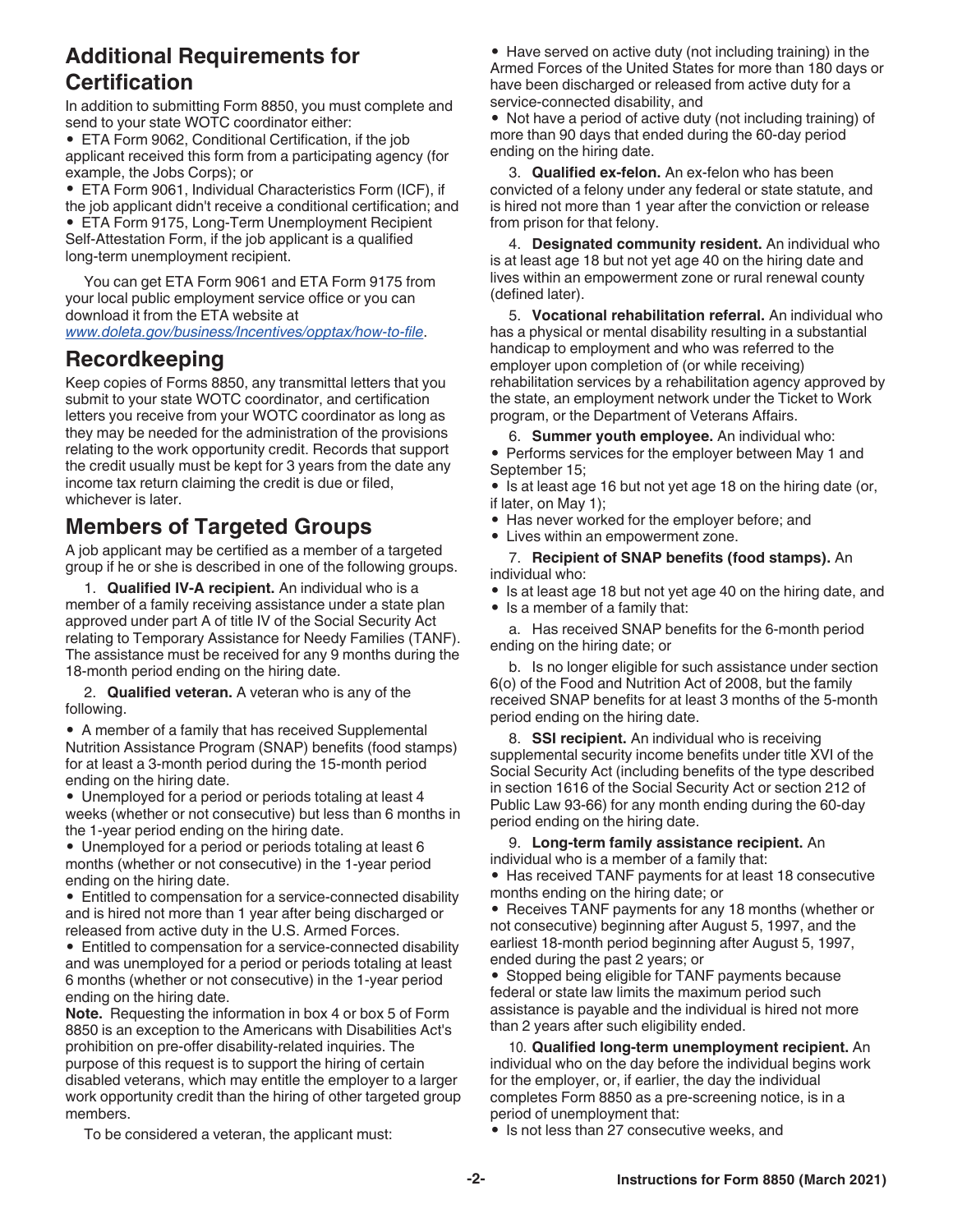• Includes a period (which may be less than 27 consecutive weeks) in which the individual received unemployment compensation under state or federal law.

### **Member of a Family**

With respect to the qualified IV-A recipient, qualified veteran, recipient of SNAP benefits (food stamps), and long-term family assistance recipient, an individual whose family receives assistance for the requisite period meets the family assistance requirement of the applicable group if the individual is included on the grant (and thus receives assistance) for some portion of the specified period.

#### **Empowerment Zones**

The following paragraphs describe areas that were designated empowerment zones. For the latest information about empowerment zone designations, go to *[IRS.gov/](https://www.irs.gov/form8850) [Form8850](https://www.irs.gov/form8850)*.

**Urban areas.** Parts of the following urban areas were designated empowerment zones.

- Baltimore, MD
- Boston, MA
- Chicago, IL
- Cincinnati, OH
- Cleveland, OH
- Columbia/Sumter, SC
- Columbus, OH
- Cumberland County, NJ
- Detroit, MI
- El Paso, TX
- Fresno, CA
- Gary/Hammond/East Chicago, IN
- Huntington, WV/Ironton, OH
- Jacksonville, FL
- Knoxville, TN
- Los Angeles, CA (city and county)
- Miami/Dade County, FL
- Minneapolis, MN
- New Haven, CT
- New York, NY
- Norfolk/Portsmouth, VA
- Oklahoma City, OK
- Philadelphia, PA/Camden, NJ
- Pulaski County, AR
- San Antonio, TX
- Santa Ana, CA
- St. Louis, MO/East St. Louis, IL
- Syracuse, NY
- Tucson, AZ
- Yonkers, NY

**Rural areas.** Parts of the following rural areas were designated empowerment zones.

- Aroostook County, ME (part of Aroostook County)
- Desert Communities, CA (part of Riverside County)
- Griggs-Steele, ND (part of Griggs County and all of Steele County)

• Kentucky Highlands, KY (part of Wayne County and all of Clinton and Jackson Counties)

• Mid-Delta, MS (parts of Bolivar, Holmes, Humphreys, Leflore, Sunflower, and Washington Counties)

• Middle Rio Grande FUTURO Communities, TX (parts of Dimmit, Maverick, Uvalde, and Zavala Counties)

• Oglala Sioux Tribe, SD (parts of Jackson and Bennett Counties and all of Shannon County)

• Rio Grande Valley, TX (parts of Cameron, Hidalgo, Starr, and Willacy Counties)

• Southernmost Illinois Delta, IL (parts of Alexander and

Johnson Counties and all of Pulaski County)

• Southwest Georgia United, GA (part of Crisp County and all of Dooly County)

## **Rural Renewal Counties**

A rural renewal county is a county in a rural area that lost population during the 5-year periods 1990 through 1994 and 1995 through 1999. Rural renewal counties are listed below.

**Alabama.** The counties of Butler, Dallas, Macon, Perry, Sumter, and Wilcox.

**Alaska.** The census areas of Aleutians West, Wrangell-Petersburg, and Yukon-Koyukuk.

**Arkansas.** The counties of Arkansas, Chicot, Clay, Desha, Jackson, Lafayette, Lee, Little River, Monroe, Nevada, Ouachita, Phillips, Union, and Woodruff.

**Colorado.** The counties of Cheyenne, Kiowa, and San Juan.

**Georgia.** The counties of Randolph and Stewart.

**Illinois.** The counties of Alexander, Edwards, Franklin, Gallatin, Greene, Hancock, Hardin, Jasper, Knox, McDonough, Montgomery, Pulaski, Randolph, Richland, Scott, Warren, Wayne, and White.

#### **Indiana.** Perry County.

**Iowa.** The counties of Adair, Adams, Appanoose, Audubon, Butler, Calhoun, Cass, Cherokee, Clay, Clayton, Emmet, Floyd, Franklin, Fremont, Hancock, Humboldt, Ida, Keokuk, Kossuth, Montgomery, Osceola, Palo Alto, Pocahontas, Poweshiek, Sac, Taylor, Union, Wayne, Winnebago, and Worth.

**Kansas.** The counties of Atchison, Barber, Barton, Brown, Clay, Cloud, Comanche, Decatur, Edwards, Elk, Ellsworth, Gove, Graham, Greeley, Greenwood, Harper, Hodgeman, Jewell, Kiowa, Labette, Lane, Lincoln, Marshall, Mitchell, Montgomery, Ness, Osborne, Phillips, Rawlins, Republic, Rooks, Rush, Russell, Scott, Sheridan, Sherman, Smith, Stafford, Trego, Wallace, Washington, Wichita, and Woodson.

**Kentucky.** The counties of Bell, Caldwell, Floyd, Harlan, Hickman, Leslie, Letcher, Pike, and Union.

**Louisiana.** The parishes of Bienville, Claiborne, Franklin, Jackson, Morehouse, St. Mary, Tensas, Vernon, and Webster.

**Maine.** The counties of Aroostook and Piscataquis.

**Michigan.** The counties of Gogebic, Marquette, and Ontonagon.

**Minnesota.** The counties of Big Stone, Chippewa, Cottonwood, Faribault, Jackson, Kittson, Koochiching, Lac Qui Parle, Lincoln, Marshall, Martin, Murray, Norman, Pipestone, Red Lake, Redwood, Renville, Stevens, Traverse, Wilkin, and Yellow Medicine.

**Mississippi.** The counties of Adams, Coahoma, Humphreys, Montgomery, Quitman, Sharkey, Tallahatchie, and Washington.

**Missouri.** The counties of Atchison, Carroll, Chariton, Clark, Holt, Knox, Mississippi, New Madrid, Pemiscot, and Worth.